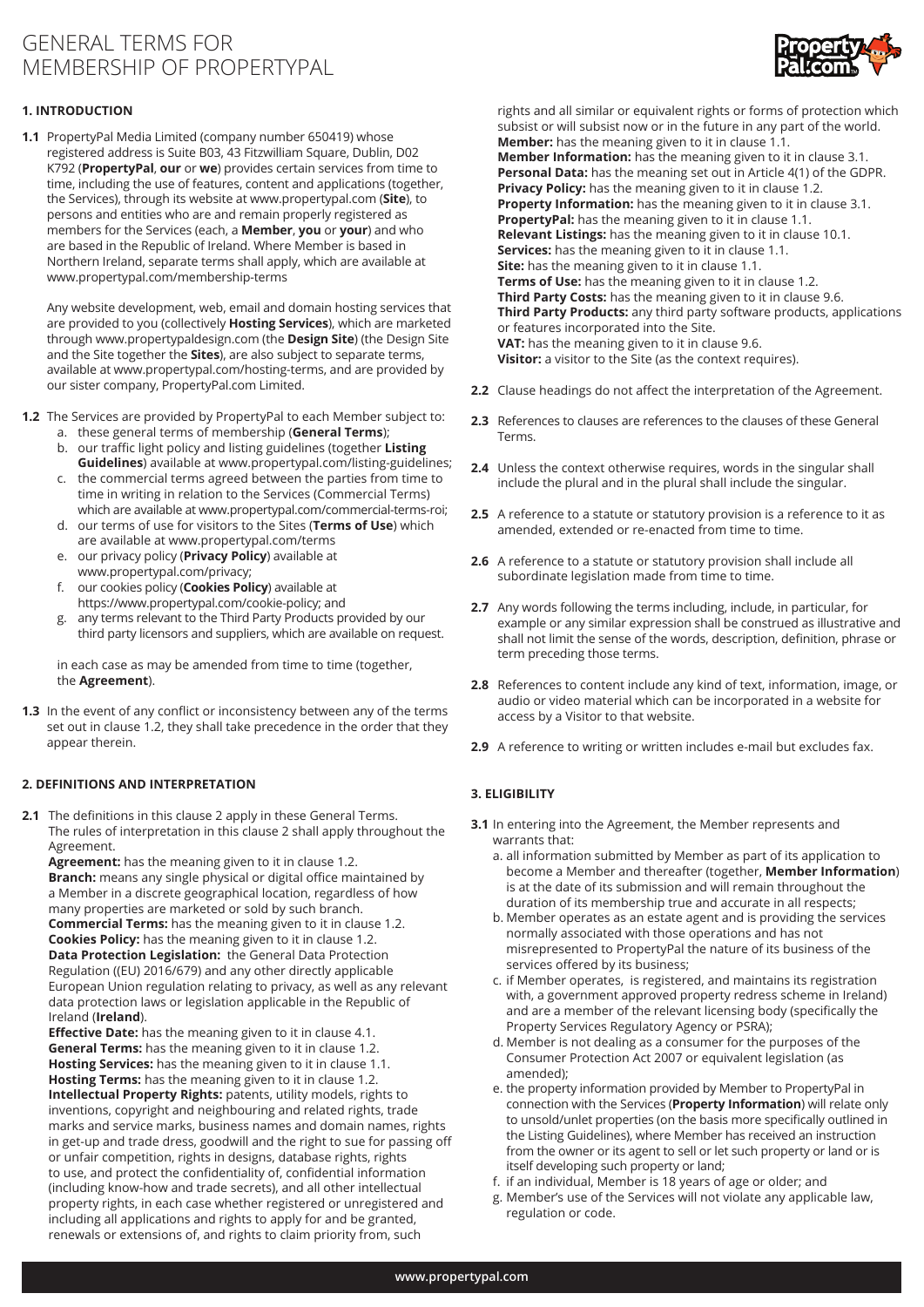- **3.2** PropertyPal reserves the right to take any steps at any time to satisfy itself that all or any of Member Information is and remains true and accurate in all respects, and Member shall provide all co-operation and assistance reasonably required by PropertyPal to so satisfy itself.
- **3.3** PropertyPal reserves the right to terminate the Agreement and the provision of Services immediately (and without notice) if at any time: a. it is unable to satisfy itself that Member Information is true and accurate in all respects; or
	- b. Member is in breach of any of the representations or warranties set out in clause 3.1.

## **4. SERVICES**

- **4.1** In consideration of the fees set out in the Commercial Terms, PropertyPal will provide the Services on and subject to the Agreement. The Agreement shall be formed once a prospective Member has completed its application to become a Member and PropertyPal has confirmed in writing its acceptance of that membership (the **Effective Date**).
- **4.2** PropertyPal shall use all reasonable endeavours to make the Services available 24 hours a day, 7 days a week, except for scheduled or unscheduled maintenance periods, and will perform the Services with reasonable skill and care. PropertyPal does not warrant that the use of the Services will be uninterrupted or error free nor that the Services will meet Member's requirements.
- **4.3** The Agreement shall not prevent PropertyPal from entering into any other arrangement or agreement (including, a similar agreement) with any other party.
- **4.4** Any Third Party Products incorporated within the Site shall be supplied in accordance with the relevant third party's standard terms which are available on request.
- **4.5** PropertyPal does not warrant that the use of the Services (where applicable) will be uninterrupted or error free nor that the Services (where applicable) will meet Member's requirements.
- **4.6** Member acknowledges that PropertyPal's ability to provide the Services is dependent upon the full and timely co-operation of Member (which Member agrees to provide), as well as the accuracy and completeness of any information or data provided by Member. Accordingly, Member shall provide PropertyPal with access to, and use of, all information, data and documentation reasonably required by PropertyPal for the performance by PropertyPal of its obligations under the Agreement.

#### **5. PROPERTY INFORMATION AND LISTINGS ON THE SITE**

- **5.1**Member represents and warrants that it owns all right, title and interest in and to all of:
	- a. the Property Information, and
	- b. has all legal rights necessary to submit and display same on the Site, and shall maintain sufficient archives and back-ups from time to time of the Property Information. PropertyPal shall follow its own archiving procedures in respect of the Property Information. In the event of any loss or damage to the Property Information, Member's sole and exclusive remedy shall be for PropertyPal to use reasonable endeavours to restore the lost or damaged Property Information from the latest back-up of such Property Information held by PropertyPal. PropertyPal shall not be responsible for any loss, destruction, alteration or disclosure of the Property Information caused by any third party.
- **5.2** In relation to the Site, specifically, Member shall be entitled to upload, amend or remove existing listings or Member's own feed of available properties (subject to the terms of the Agreement) for the purposes of ensuring continued accuracy of the information contained therein. Member shall not be permitted to materially amend existing listings to the extent that they advertise a property that is different from that originally listed. Member may manually upload any further listings onto their own website and elect to also upload such listing to the Site. From time to time, PropertyPal may capture any listings not previously captured, or receive listings from Members, and shall display same

on the Site. Member hereby acknowledges and agrees that PropertyPal is authorised to perform such data capture. PropertyPal reserves the right to remove or amend or restrict any content posted on the Site (including removing any listings in totality) that breaches the Listing Guidelines or the terms of the Agreement from time to time at its sole discretion.

- **5.3** Any listings captured or uploaded to the Site, and any Property Information included therein, shall comply with the Agreement.
- **5.4** In relation to the Site, specifically, all listings, whether relating to sale or rental properties, shall refer to one property only. Without prejudice to the generality of our general right to remove any listings or any Property Information featured on any listing where they do not comply with the Agreement, we reserve the right to remove from the Site any listings using generic property descriptions or referring to more than one property or soliciting contact from users regarding other properties or additional services.
- **5.5** PropertyPal reserves the right to remove any property listed which has been sold or let.
- **5.6** Member must handle all Relevant Listings itself, and not permit c customers any access to the Services, including allowing customers to upload Relevant Listings or set prices. Member must provide all relevant estate agency services in respect of each Relevant Listing (other than managing viewing appointing), including valuations, price negotiations and issuance of any relevant memorandum of sales in respect of the sale of the property the subject of any Relevant Listing. Member may not permit customers to upload details of Relevant Listings to their own proprietary software systems which then connect to the Services, i.e. allowing customers to indirectly upload Relevant Listings themselves, without proper oversight and review of the content of any such Relevant Listings by one of Member's employees.

#### **6. UNACCEPTABLE CONTENT**

- **6.1** Member warrants and represents that any information posted on the Site will not include the following items:
	- a. First names, last names, telephone numbers, street addresses (other than the address of the property being advertised), email addresses or other contact details or information identifying private individuals (i.e. Personal Data relating to same);
	- b. any content soliciting personal information from anyone under 18;
	- c. any content that PropertyPal deems offensive;
	- d. any statement to the effect that a particular listing is limited to any type or category of persons, or would be more suited towards any such type or category, or which would otherwise infringe the Equal Status Acts 2000-2015 or any other anti-discrimination law or legislation;
	- e. any content promoting racism, terrorism, hatred or physical harm against any group or individual; any content which harasses or advocates harassment of another person;
	- f. any content containing nudity or violent, sexually explicit or otherwise objectionable subject matter;
	- g. any content promoting information that you know or have reason to believe is false or misleading or promotes illegal activities or conduct that is objectionable, abusive, threatening, obscene, defamatory or libelous;
	- h. in relation to the Site only, any advertising or marketing content (including any photographs displaying anything other than interior or exterior photographs of the property being listed, or photographs otherwise taken within the geographical perimeter of the property (such photographs may contain a watermark relating to the entity taking same, but no other marketing or advertising content or logos));
	- i. anything that is unlawful or immoral, including which breaches any relevant anti-discrimination law or legislation; or
	- j. any content that promotes an illegal or unauthorised copy of another person's copyrighted work or otherwise infringes a third party's Intellectual Property Rights.

Despite the restriction set out in this clause 6.1, it is possible that content provided by other persons or entities to us for inclusion on the Site may contain such unacceptable material, products or services, and PropertyPal assumes no responsibility or liability to you in respect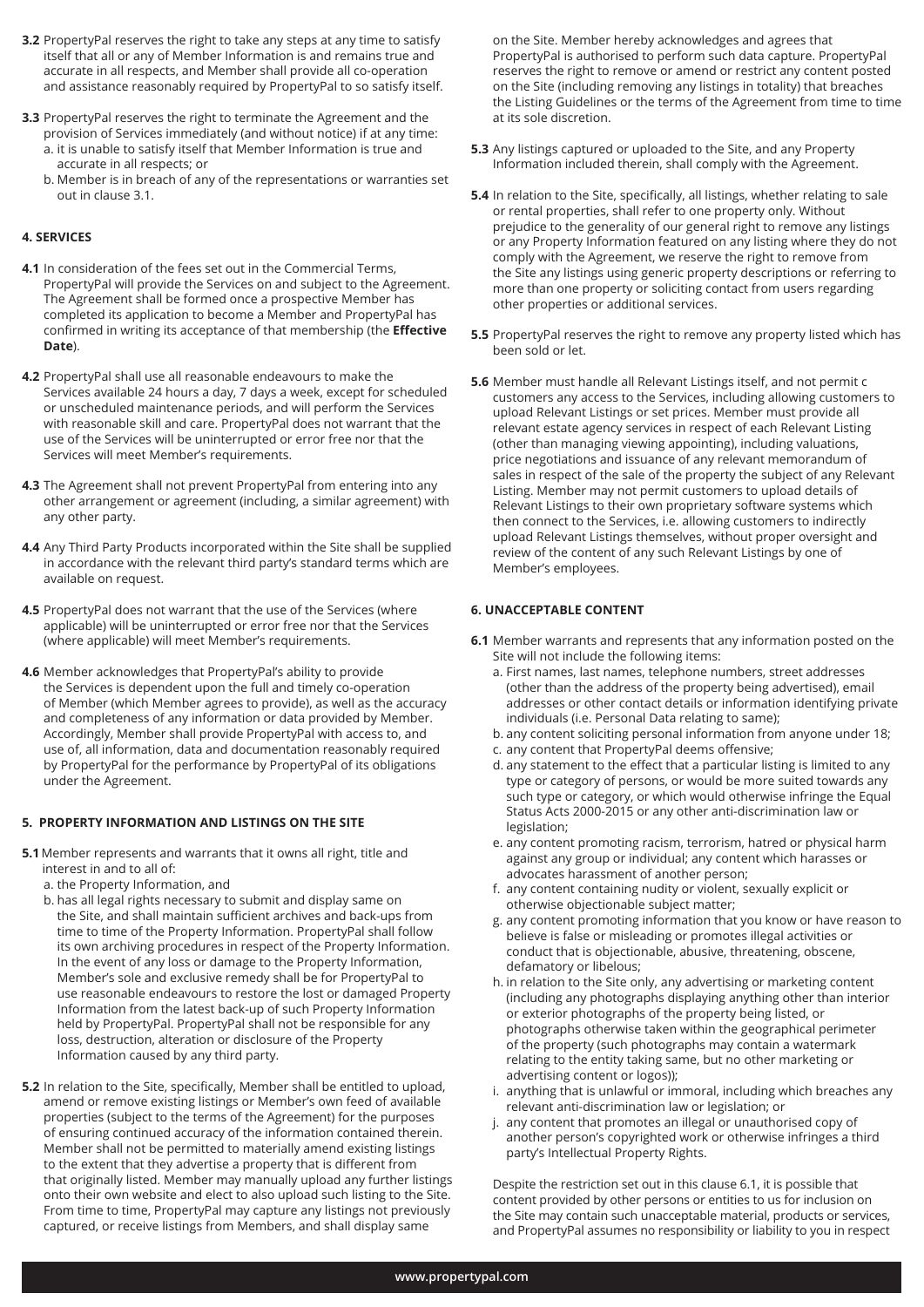of such material, products or services.

**6.2** Member must comply with the Property Services (Regulation) Act 2011 and all other relevant laws, legislation and standards of best practice (including those issued by the relevant bodies in Ireland) applicable to the services provided by Member to its customers.

#### **7. PROHIBITED ACTIVITY**

- **7.1** The following is a non-exhaustive list of the type of activity that is prohibited on the Site and through your use of the Site or Services. PropertyPal reserves the right to investigate and take appropriate action against any person or entity who, in the opinion of PropertyPal, violates this clause 7.1, including, without limitation, reporting such person or entity to law enforcement authorities. Prohibited activity includes, but is not limited to:
	- a. incitement to racial hatred, incitement to terrorism, fraud, harassment, stalking, spamming, spimming, posting obscene material, pornography, drug dealing, sending of viruses or other harmful files, copyright infringement, trade mark infringement, breach of confidence or theft of trade secrets or any criminal activity, tortious act or civil wrong;
	- b. transmitting any chain letters or junk email to other users. It is also prohibited to use any information obtained from the Services in order to contact, advertise to, solicit, or sell to any other person or entity without the prior consent of that person or entity;
	- c. any automated use of the Sites, such as using scripts to perform automated operations;
	- d. interfering with, creating an undue burden on, or disrupting the Site or Services or the networks or services connected to same;
	- e. attempting to impersonate another person or entity;
	- f. using the account, username or password of another Member at any time or disclosing your password to any third party or permitting any third party to access your account, including to permit any person (i.e. one of a Member's customers) to upload a Relevant Listing directly;
	- g. selling or otherwise transferring your profile;
	- h. using any information obtained from the Site or Services in order to harass, abuse, or harm another person or entity;
	- i. using the Site or Services in a manner inconsistent with any and all applicable laws, regulations and codes;
	- j. modifying, accessing or making available data stored on a computer device which you have accessed through our network, unless authorised by the owner of the data;
	- k. making available or uploading files that contain software or other material, data or information not owned or licensed to you or collecting information about others (e.g. names/addresses) without their prior consent;
	- l. making available, uploading or distributing by any means any material or files that contain any viruses, bugs, corrupt data, "Trojan horses", "worms" or any other harmful software; and
	- m.falsifying the true ownership of software or other material or information contained in files made available via the Site or Services.

## **8. THIRD PARTY CONDUCT**

- **8.1** Member is responsible for violations of the Agreement by anyone using the Site, updating Relevant Listings and/or availing of Services we provide to Member with Member's permission, or on an unauthorised basis as a result of Member's failure to use best security precautions to secure its login details or the Services we provide to Member at Member's end. Member's use of the Services to assist another person in an activity that would violate the Agreement if performed by Member is a violation of the Agreement.
- **8.2** Member must use best efforts to secure any device or network within you control against being used in breach of the applicable laws against spam and unsolicited email, including where appropriate by the installation of antivirus software, firewall software and operating system and application software patches and updates. Our right to suspend or terminate the Service applies even if a breach is committed unintentionally or without Member's authorisation, including through a Trojan horse or virus.

#### **9. PAYMENT – YOUR ATTENTION IS PARTICULARLY DRAWN TO THIS CONDITION**

- **9.1** In return for provision of the Services, you agree to pay the fees set out in the Commercial Terms and to comply with the Agreement.
- **9.2** The payment option currently available to each Member is online payment via credit or debit card, using Stripe, via the link referenced in the e-invoices raised to each Member from time to time, and (if applicable) automatic deductions thereafter. We may also provide the option to pay via direct debit in future. You agree that PropertyPal may send instructions to the financial institution that issued your relevant credit or debit card (or with whom your bank account is held, if applicable) to take payments from your card account or via direct debit (where applicable) in accordance with the terms of the Agreement. You may not make payment to PropertyPal by any other means other than those detailed above without our prior written authority.
- **9.3** The subscription fees are to be paid monthly in advance (on the date you first signed up for the Services, and the monthly anniversary of that date during the course of the Agreement). All invoices specifically raised by PropertyPal are payable within on demand.
- **9.4** If PropertyPal has not received payment within 14 days of the due date for payment, then, without prejudice to any other rights and remedies of PropertyPal: PropertyPal may, without liability to Member, disable Member's account and access to all or part of the Services and remove all or any of Member's listings) until such time as the outstanding payment and any interest thereon is paid in full by Member. If any amount is overdue for any reason PropertyPal may charge interest on any outstanding amounts, such interest to accrue on a daily basis on such due amounts at an annual rate equal to 8% over the then current base lending rate of Northern Bank Limited in Northern Ireland from time to time, commencing on the due date and continuing until fully paid, whether before or after judgment (and continuing notwithstanding any termination or expiry of the Agreement).
- **9.5** All amounts and fees stated or referred to in the Agreement shall be payable in Euro, are non-cancellable and non-refundable; and are exclusive of value added tax, which shall be added to PropertyPal's invoice(s) at the appropriate rate.
- **9.6** If an account is deemed to be operating outside PropertyPal's credit terms, we reserve the right to insist on future payments being made via Direct Debit.
- **9.7** The fees set out in the Commercial Terms document published on the Site shall be exclusive of value added tax or other applicable sales or consumption tax (VAT) and any costs of Third Party Products included, featured on or relating to those aspects of the Site specific to Member and/or its listings (the Third Party Costs). Any VAT shall be added to invoices or deductions by PropertyPal at the applicable rate from time to time payable in respect of the fees for Services, as well as any Third Party Costs, which shall be re-charged to Member at cost plus reasonable administrative charges and mark-up (which may be specified in the Commercial Terms from time to time).
- **9.8** For the avoidance of doubt, where PropertyPal offer a discounted price for a specific period, this shall be without prejudice to PropertyPal's right to offer separate discounts at some future date. Where you are subscribed as a Member on the basis of specific fees, you shall have no entitlement to change your subscription to any lower fee that we may subsequently offer.
- **9.9** Time for payment and performance of Member's other obligations shall be of the essence of the Agreement.
- **9.10** Each party shall make all payments due under the Agreement in full without any deduction whether by way of set-off, counterclaim, discount, abatement or otherwise unless the other has a valid court order requiring an amount equal to such deduction to be paid by the other to the first party. The party owing money agrees not to resist enforcement of any judgment, should the party owed money be granted a judgment in enforcement of any money debt.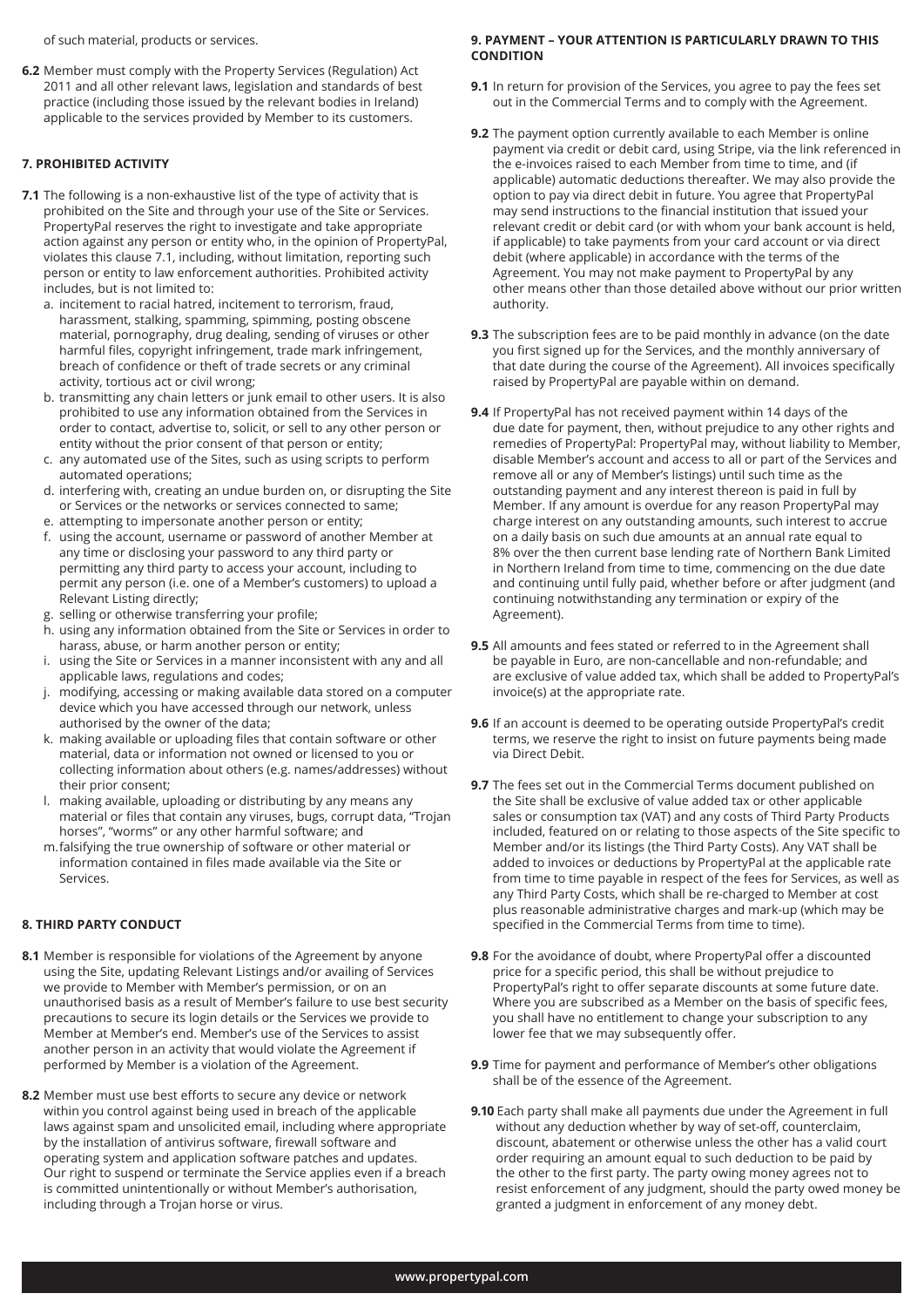#### **10. WARRANTIES & INDEMNITY**

- **10.1** Each Member is solely responsible for any liability arising out of the content of all listings attributable to it which are displayed on the Site (whether received by way of manual upload or data capture or otherwise) (the **Relevant Listings**).
- **10.2** Each Member warrants, represents and undertakes that:
	- a. it holds the necessary rights to permit PropertyPal to use and reproduce the content of all Relevant Listings, and shall be responsible for obtaining and paying for any applicable licences and consents for such content to enable PropertyPal to do so. Each Member shall be responsible for any and all payments due to third parties as a result of such publications;
	- b. none of the content contained in any of the Relevant Listings shall infringe the copyright or any other Intellectual Property Rights or proprietary rights of any third party or contain anything which is defamatory, offensive, obscene or misleading or which violates the privacy or data rights of any third party (including under the Data Protection Legislation). Each Member warrants, represents and undertakes that the use, reproduction, distribution or transmission of the content of all Relevant Listings will not cause PropertyPal to violate any statutory or regulatory duty or any criminal laws or any rights of any third parties, including but not limited to, such violations as infringement or misappropriation of any Intellectual Property Right, music, advertising, unfair competition, defamation, invasion of privacy, violation of any anti-discrimination law or regulation, or any right of any person or entity;
	- c. none of the Relevant Listings will constitute financial promotions or offers to provide financial services, or any other services that \ would require registration with the Central Bank of Ireland;
	- d. it shall comply at all times with all applicable laws relevant to it and the services it provides, as well as all guidelines issued by PropertyPal from time to time and notified to Member;
	- e. no Relevant Listing shall contain any advertising or marketing content (including any photographs displaying anything other than interior or exterior photographs of the property being listed, or photographs otherwise taken within the geographical perimeter of the property (such photographs may contain a watermark relating to the entity taking same, but no other marketing or advertising content or logos);
	- f. it shall not do anything that may bring PropertyPal or the Sites into disrepute;
	- g. it shall be responsible for and ensure the accuracy and completeness of the Relevant Listings;
	- h. it shall not, in any of the Relevant Listings, seek to advertise or promote any competitor of PropertyPal; and
	- i. that it will comply with all relevant requirements of the Data Protection Legislation and any guidance issued by the Information Commissioner in relation to obtaining, storing and use of personal data derived from viewers of Relevant Listings), where such information has been made available to you, and act only as a data processor with regard to such information processing it only in accordance with our instructions from time to time and shall not process it for any purpose other than those expressly authorised by us (specifically including the requirement that you only use details of any individual passed to you enquiring about a particular property to respond to them regarding that property alone), and comply with the additional requirements around data protection set out in the Hosting Terms;
	- j. no Relevant Listing shall contain last names, telephone numbers, street addresses (other than the address of the property being listed), email addresses or other contact details or information identifying private individuals (i.e. Personal Data relating to same);
	- k. that it will comply with the European Communities (Electronic Communications Networks and Services) (Privacy and Electronic Communications) Regulations 2011, or any successor or similar legislation having the force of law in Ireland from time to time.
- **10.3** Each Member shall indemnify and hold PropertyPal harmless against all actions, proceedings, costs, damages, expenses, penalties, claims, demands and liabilities (including consequential losses and loss of profit and all reasonable legal costs and expenses) arising from any breach by Member of the Agreement.

 This clause 10.3 shall continue in full force and effect notwithstanding any suspension, expiry or termination of the contractual relationship.

## **11. LIMITATION OF LIABILITY AND THIRD PARTY SERVICES - YOUR ATTENTION IS PARTICULARLY DRAWN TO THIS CONDITION**

- **11.1** Under no circumstances shall PropertyPal be liable for:
	- a. any indirect, consequential, incidental, special, exemplary or punitive loss, damage, costs or expenses; or
	- b. loss of profit; or
	- c. loss of business; or
	- d. loss of reputation; or
	- e. depletion of goodwill; or
	- f. loss of, damage to, or corruption of data, even if such are foreseeable, and whether or not PropertyPal has been advised of the possibility of such losses, damages, costs or expenses.
- **11.2** PropertyPal shall in no event be liable for any more than an amount equal to the total amount paid by you to PropertyPal in respect of any Services or Hosted Services in respect of which the liability arose.
- **11.3** PropertyPal makes no representations and hereby disclaims all warranties (express or implied) to the fullest extent permitted by law.
- **11.4** PropertyPal shall have no liability for any failure or delay affecting production or transmission of the Sites and any listing, or for otherwise failing to comply with its obligations under the Agreement, where such failure or delay results from any governmental action, third party act, fire, flood, storm, insurrection, power failure, riot, explosion, war or terrorist activity, embargo, strikes or other industrial action (whether legal or illegal), labour or material shortage, compliance with any law or governmental order, rule, regulation or direction, transportation interruption of any kind, work slowdown, transmitter or satellite degradation, failure of the internet or other technical facilities or any other interruption or failure or other condition beyond the reasonable control of PropertyPal.
- **11.5** Nothing contained in the Agreement excludes or limits PropertyPal's liability for death or personal injury caused by PropertyPal's negligence or fraudulent misrepresentation, or for any other liability which cannot be excluded or limited as a matter of relevant law.
- **11.6** Any dates given or timeframes provided by PropertyPal in respect of the Services, including within the Commercial Terms, shall be estimates only.
- **11.7** You may use standalone third party applications when accessing the Services, for example where you make use of an application to authenticate or access the Service. While the Agreement represents PropertyPal's agreement with you, other parties' terms govern their relationships with you for use of those applications. Whilst we take no responsibility for your adherence to such terms or the actions taken by such third-parties, you agree that you will honour and adhere to such terms when using the Services and not hold us responsible for any interactions with such third parties or their terms, including for wrongful or negligent acts or omissions, or breaches of contract.
- **11.8** You acknowledge that we do not control the content, information or services found on or on or accessible through any third party sites or applications accessible through or linked from the PropertyPal Site. We accept no liability regarding such third-party applications, sites or services and any actions resulting from your use of same. Their availability on or through our Site does not mean we endorse, support or warrant same.

## **12. INTELLECTUAL PROPERTY**

**12.1** You shall grant PropertyPal a non-exclusive, royalty-free, perpetual licence to copy, reproduce, display, publish, adapt and otherwise use the information and content received by PropertyPal from you for any purpose.